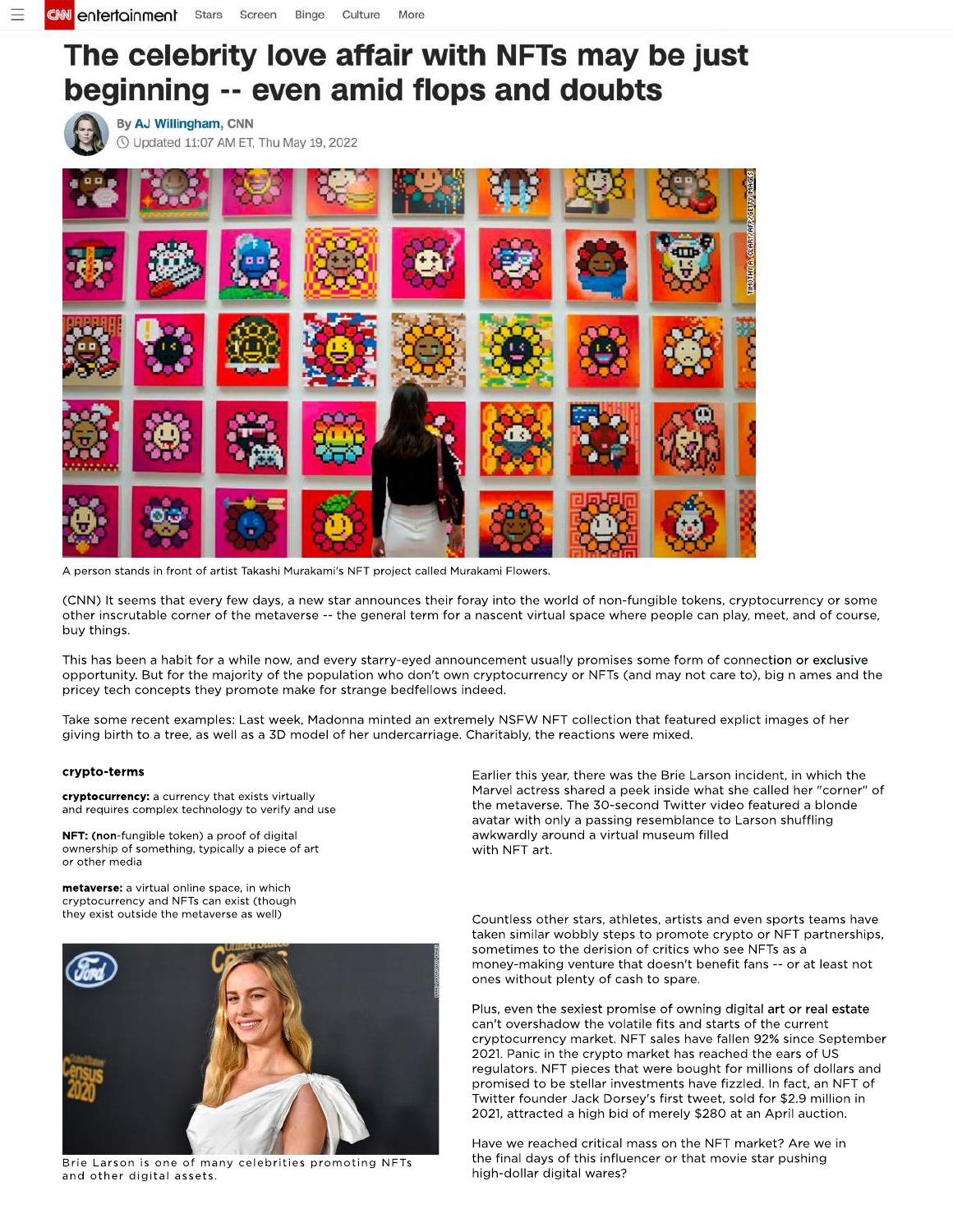# Where is the crypto train headed?

For Benjamin Behrooz, these growing pains are all part of the long game. Behrooz is the founder of Branding Los Angeles, a branding agency that focuses on, among other things, NFT partnerships. He says the number of powerful clients and companies wanting to develop NFT projects increases every day, and it won't be long before major retailers accept cryptocurrency payments.



You will soon be able to use Bitcoin to buy Gucci

He says what we're seeing now; the awkwardness and cult-like aggression of cryptospace promoters, is the wheat separating from the chaff.

"Right now, these things may have a very minute audience. But it's like the beginning of a roller coaster. You're working, climbing, and going up, up, up, and then the payoff comes," he tells CNN.

It's true the cryptoverse is still exclusive. About 46 million people in the US are estimated to have invested in Bitcoin, the most prominent cryptocurrency. Worldwide, there are an estimated 300 million crypto users, or about 3.9%.

Once that cryptocurrency is invested in things like NFTs and the metaverse, the circle gets even smaller. By one count, a mere 360,000 people owned every single available NFT, and 80% of the value of that market is held by just 9% of owners.

While celebrity endorsements may spin a future where people buy and sell exclusive virtual wares as easily as they do at a merch stand, the current world of digital assets is a small pond filled with very, very big fish.

### Who's connecting with whom?



LED screens showing NFT artwork on display at a Metavision exhibition.

What these big fish are hoping to sell to their smaller followers is a point of connection -- a ticket into the pond, if you will. A chance to swim alongside them.

"They're trying to make the case that, the same way you can become a member of someone's fan club in the analog world, now you're just doing it digitally by being part of someone's NFT sale or metaverse. You can have a certain amount of insider access," Paul R. La Monica of CNN Business explains.

Maybe that's why someone paid \$450,000 earlier this year to be Snoop Dogg's "neighbor" in the metaverse, or why Paris Hilton consistently promotes NFT and cryptocurreny projects. (Even if some attempts aren't convincing, like a much-panned chat between Hilton and "Tonight Show" host Jimmy Fallon, in which the pair woodenly discussed their Bored Ape Yacht Club NFTs.)

Dolly Parton invoked the same element of connection when she gave out NFTs at this year's SXSW conference, even though people questioned the match between the 76-year-old's cozy country vibe and a financially risky, hyper-technical concept mostly embraced by younger people with native technological literacy.